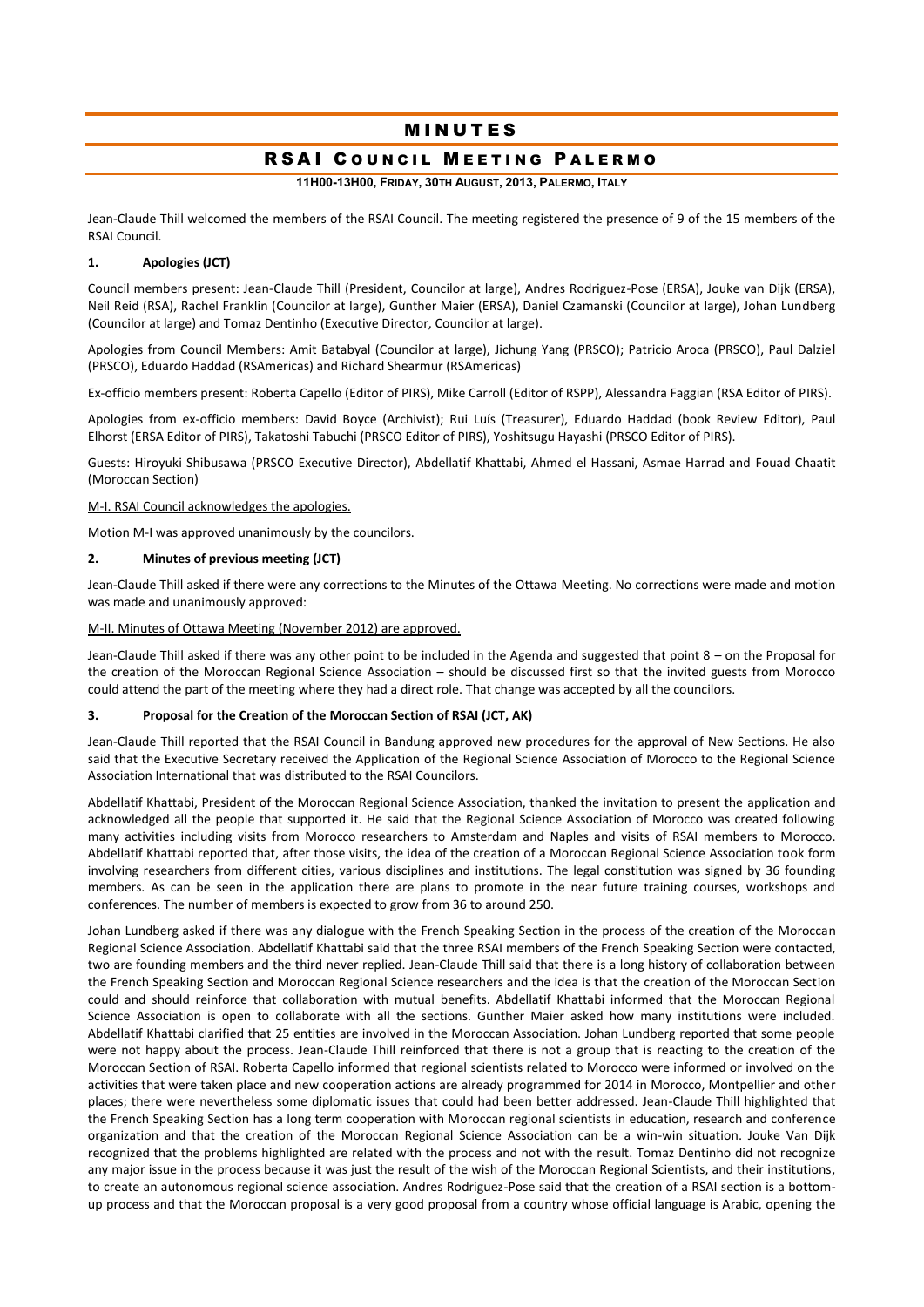space for more sections in Arabic Speaking countries and, being the first recognized section in the African continent, also in Africa. Jean-Claude Thill added that the proposal is very impressive since it involves many institutions and various disciplines. Jouke Van Dijk acknowledged that the Moroccan colleagues adapted very well to the inclusive spirit of regional science. Gunther Maier recognized that the Moroccan proposal fits very well in strategy of RSAI. Jean-Claude Thill recalls that it is very important to monitor the evolution of the cooperation with the French Speaking section. Daniel Czamanski said that it took a long time to promote the interaction between French and the Moroccan regional scientists. Rachel Franklin said that there is nothing we can do about the reaction of the French speaking section and asked if there was some financial support to the Moroccan Section. Tomaz Dentinho informed that the Moroccan section received 2500 Euros and present the proposal that estimates that, through the payment of membership fees, that support will be recovered in three years. Rachel Franklin expressed her agreement on the strategy to recover investments in new sections. Jean-Claude Thill recall that we need drafting guidelines to support new sections; regarding the double registration – in the Moroccan and in the French Speaking section - there is no problem since each member only pays one universal membership fee.

Jean-Claude Thill proposed a motion to approve the admission of the Moroccan Regional Science Association. Jouke van Dijk and Daniel Czamanski seconded the motion. Motion passed unanimously.

M-III. The Moroccan Regional Science Association is admitted as a Section of the Regional Science Association International.

# **4. Report of LRPC (JCT)**

Jean-Claude Thill reported the thoughts and analysis of the LRPC:

- Concerning the expansion of RSAI to China, India, Central Asia and Africa it was created a working group formed by Peter Batey, Kinsley Haynes and Yoshiro Higano that will propose a reflection document on the future structure of RSAI to be discussed in Atlanta Conference 2013, in an expanded LRPC involving also representatives of supranationals.
- Regarding fund raising Geoff Hewings accepted to present a proposal for the creation of a RSAI fund.
- The idea to create a Jean Paelinck award was also open to discussion on issues like the substance of the award, the institution that could host it and the communication with Jean Paelinck.
- Concerning the Report on the RSAI journal, Regional Science Policy and Practice (RSPP) the idea that come out was that: beyond the good job provided by the editor there must be a clearer strategy regarding the policy aims of the journal.

M-IV. The report of the LRPC was acknowledged by the RSAI Council.

# **5. President's Report (JCT)**

Jean-Claude Thill informed the RSAI Council that:

- A decision was taken to locate the World RSAI Conference for 2014 in Bangkok, Thailand, since the Chinese response to create a section was delayed due to the on-going dialogue with the Taiwanese section and also because it was not possible to find a venue that could attract international regional scientists. Colleagues from Thailand can create a RSAI section soon and Bangkok is a very convenient venue.
- Jean-Claude Thill also said that there is not yet a Draft Budget for 2014 since it must include the revenues and expenditures of the World Conference which are not yet totally estimated.
- Jean-Claude Thill recalled that Geoff Hewings agreed to work on a draft document to create a fund that could collect donations.
- Tomaz Dentinho also reported that to reduce the exchange rate risk the account that RSAI had in pounds of around 155000 £ was split into two: 90000 Euros on low risk deposit account with an estimated revenue of 3% per year, and the other 77500 £ continued in the same account in pounds.
- Jean-Claude Thill also reinforced the need for a reflection on the structure of the organization taking into account the expected expansion to China, India, Central Asia and Africa.

Related to fund raising, Rachel Franklin is concerned that RSAI would be contacting the very same people who are also routinely contacted for donations by other regional science organizations and since most of them are located in North America she wondered about the strategy of the association. Jean-Claude Thill said that the culture of charitable donation is very much American and that some coordination may be warranted here. Rachel Franklin also asked for what purpose does RSAI need money from donations. Jean-Claude answered that Geoff's report should also address that issue since there is no need for money if there is no place to apply it. Rachel Franklin asked where that demand for money will come from. Jean-Claude Thill said that the creation of a RSAI fund is a proposal so that the Finances of the Association are more secure, so probably it is better to wait for Geoff's proposals. Daniel Czamanski asked for what purpose was the fund raising in North America? Rachel Franklin said that there is a investment fund to support the Benjamin H. Stevens Graduate Fellowship in Regional Science and donations are solicited for this purpose. WRSA also solicit private donations to support a student prize as well. The concern here is that fund raising efforts for North American organizations could be undermined by a new RSAI initiative. Furthermore, North American donors may give preference to already established North American charitable donation programs.

Regarding the expansion of the association and the world conference, Daniel Czamanski said that for some years now there is an expansion of the organization expressed not only in the number and size of the conferences but also in terms of sections. And continued that, regarding the World Congress that strategy should be reconsidered since smaller workshops – like the one that is promoted between the Israeli and the Dutch Sections; and he continue saying that we have to think about what we want to achieve? What is important for us? How we present ourselves? The quality should be a major issue. Alessandra recalled that the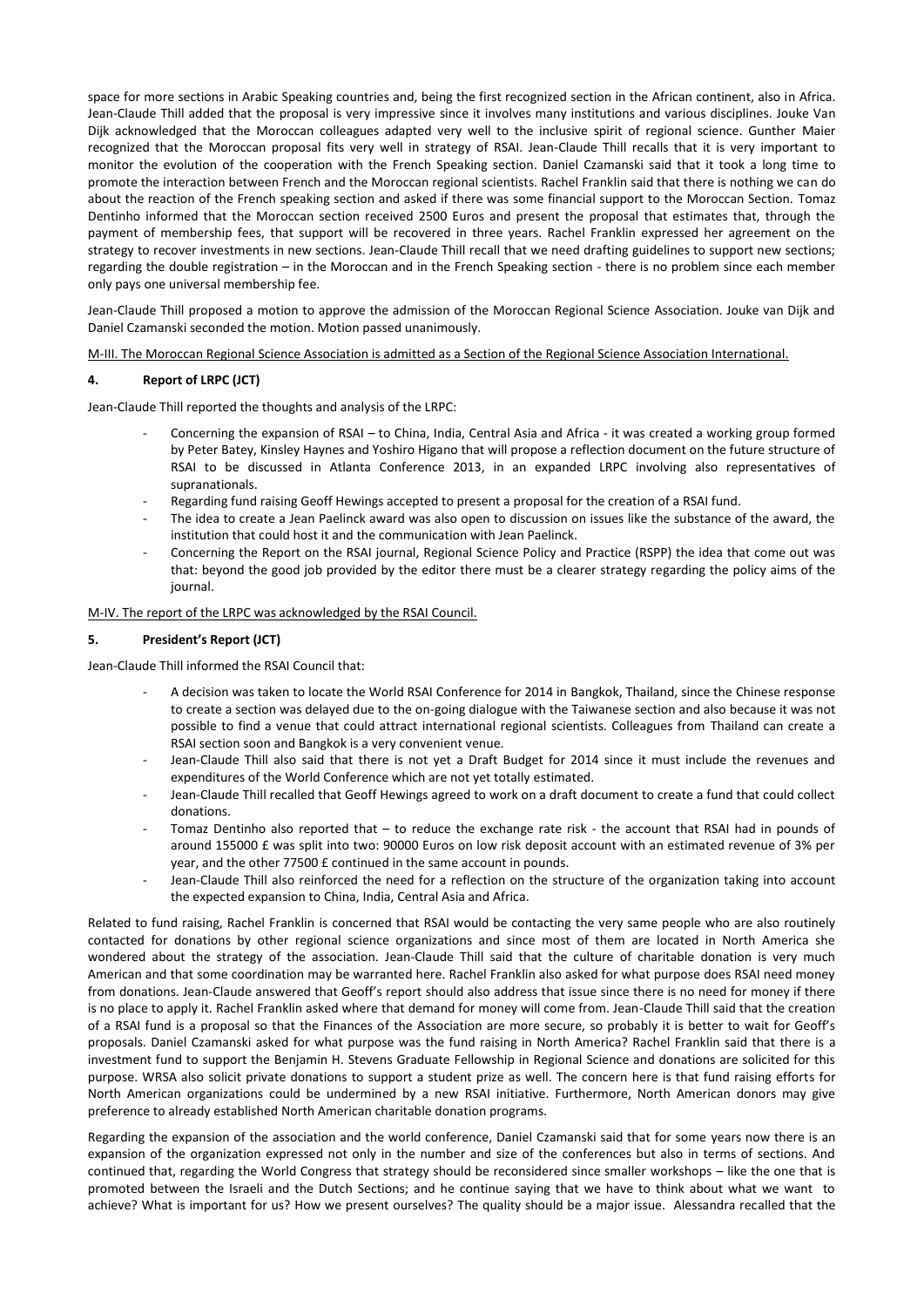Conference has a scientific committee that should define the quality criteria. Andres Rodriguez-Pose informed that, for some time now, there are two types of sessions in the European Conferences: R session that involves full papers and discussants and O sessions that attracts unfinished contributions. Alessandra asked if there is a need for so many people. Rachel Franklin reinforced that many of the sessions are empty. For Andres Rodriguez-Pose, it is good to have more than 1000 participants and many of the sessions had more than 30 participants. Jean-Claude Thill recognized that in order to avoid the death of regional science the North American conferecnce had to be more open and it has been argued that the quality of presentations has dropped. Daniel Czamanski said that each section or multinational can select its own criteria.

M-V. RSAI Council acknowledged the report of the President Jean-Claude Thill.

# **6. RSAI Publications (JCT)**

Jean-Claude Thill informed the Council there should be a report made by the journal editors. Jouke Van Dijk reinforced that there are performance indicators that are collected by Wiley that can be analyzed by the editors and reported to the Council.

# **Papers in Regional Science (RC)**

Roberta Capello informed the Council that she became editor in chief in January 2013 and the report is for 2012 when Jouke Van Dijk was the editor. Anyway the impact factor grew from 1.4 to 1.55; there are 200 papers submitted per year, the decision is taken within 3 months but there are plans to reduce this to 2 months (see report in appendix 1). Roberta also said that transition was not easy since and there is still some renovation of the editorial team that must be done. We reduce to half the cost of editing.

Jean-Claude Thill informed that the day after the end of the conference, there will be a business meeting between RSAI leadership, the editors, and the publishers. There is one point not to print the journal which will cut its costs. Roberta said that she would like to have 150 copies to distribute. Michael Carroll said that he had a lot of requests for printed issues. Gunther Maier pointed out that the future will be electronic and free access journals and the solution is to print on demand. Jean-Claude recognized that the opinion of the council on printing issues is divided so he defended that RSAI should stay with the status quo. Roberta Capello informed that some members like the printed versions. Gunther Maier defended that RSAI should not pay the members subscription of the journals since most of those members already have access. Jean-Claude Thill informed that some universities' subscriptions are delayed by one year.

# M-VI-1a. RSAI Council acknowledged the report on PIRS 2012

#### M-VI-1b. RSAI Council decided to continue to publish the printed version of PIRS

#### **Regional Science Policy and Practice (JCT)**

Jean-Claude Thill informed that the Council should discuss the report to evaluate RSPP journal and the performance of the editorial team; the report was produced by Jacques Poot, Andres Rodriguez-Pose (Committee Chair), Janet Kohlhase, Mark Partridge and himself and distributed on paper among the members of the council. He asked the editors if they wanted to stay in the room. Andres Rodriguez-Pose said that he would be very pleased if they decided to stay.

Andres Rodriguez-Pose said he was asked to review RSPP with the help of the committee he would like to thank. The aim was to compare the results with the established aims. There are many strong points: - it is international, - it represents the diversity of RSAI, - it covers a large range of topics, - there is equilibrium in the contributions from the various supra-nationals; - and there are a lot of big names publishing in the journal. There are also some issues of concern: - there are not many unsolicited submissions and most of the submissions are invited papers; - many papers are case studies; - and the number of citations is limited. Andres Rodriguez-Pose concluded with a few recommendations: a) the original idea to mobilize academics and practitioners cannot be viable since academics will regard practice as a second option and practitioners do not like to publish in academic journals, so the advice is to try to make it more academic into regional policy and planning issues – like Regional Studies or Environment and Planning C; b) there are international issues that deserve attention such as aging, regionalization,… c) there must be some plan to increase the number of submissions; d) indexing is crucial and Scopus is not difficult to get; e) there are some editors that are not contributing a lot. Summing up we should have a more strategic report by the Atlanta Meeting.

Roberta Capello said that special issues should involve high level policy makers addressing hot topics in regional policy. We should go out of the experimental stage and it is time to make a jump and the report provide some guidelines on that. Jean-Claude Thill points out that the meeting with Wiley tomorrow can be important. Alessandra Faggian reinforced that the publisher can have a crucial role in promoting the journal and that there are not a lack of big names. Gunther Maier said that there is a need for a marketing plan that identifies the market and the way to target it. Andres Rodriguez-Pose recalled that the report clearly recommended an audience and an academic focus in regional policy. Jouke van Dijk said that the editors should take to report produced and adapt it to a business plan.

The following motions were proposed by Jean-Claude Thill and seconded:

M-VI-2a. RSAI Council approves the recommendations of the RSPP Evaluation Committee

Motion M-VI-2a was approved by the majority of the council by 8 votes in favor and 1 abstention by Neil Reid, co-editor of RSPP.

M-VI-2b. RSAI Council approves that the editorial team should produce a business plan for the journal to be evaluated by the RSAI Council in Atlanta.

Motion M-VI-2b was approved by the majority of the council by 8 votes in favor and 1 abstention by Neil Reed, co-editor of RSPP.

**RSAI Newsletter (JCT)**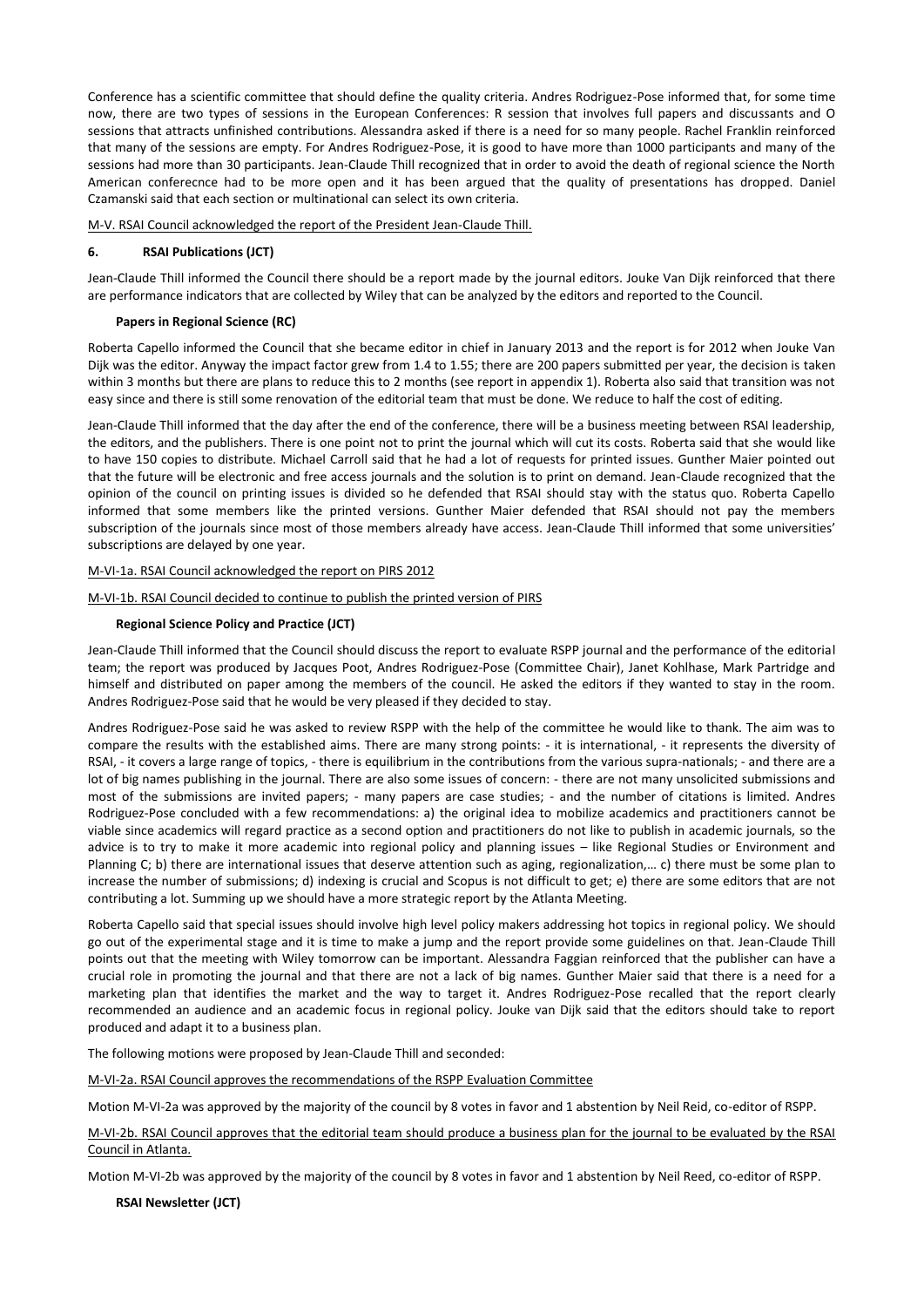Tomaz Dentinho informed the Council that nobody answered the call for editors but there are a few possibilities that were contacted. Jean-Claude Thill said that the Presidency will find candidates to be presented to the RSAI Council in Atlanta.

# **7. Sections Recognition and Development (JCT)**

# **RSAmericas (JCT)**

Jean-Claude Thill informed the Council that Eduardo Haddad and Patricio Aroca and some other RSAI members from Mexico and Spain will participate in a Conference on Local Development that will take place in Cuba in November, just before the Conference in Atlanta. He also reported that he will visit Peru before the RSAmericas conference in Arica to gauge interest in creating a section in Peru.

# **• ERSA (TPD)**

Tomaz Ponce Dentinho reported that there will be a workshop and short course on regional science in Armenia on the 5<sup>th</sup> and 6<sup>th</sup> of December supported by Gulbenkian Foundation. He also reported that the Baltic Section has just been accepted by ERSA and so they must present a report to RSAI.

# **• PRSCO (JCT)**

Jean-Claude Thill said that the creation of a section in Thailand will go along with the world conference organization in Bangkok. A workshop may take place in Bangkok in January 2014.

# **8. RSAI Awards (JCT)**

# **Proposal for a Jean Paelinck Award**

Jean-Claude Thill outlined the proposal to establish a Jean Paelinck Award. Some councilors questioned the need for one more award and well as the focus of the award. Given the lack of support for the proposal as it stands, the proposal is withdrawn to be taken up at a future date.

# **Peter Nijkamp Award / List of Developing Countries**

Jean-Claude Thill said that it was important to clarify whose countries should be included in the list of developing countries. Since the meeting is to end, he suggested that the proposal should be voted by email. Tomaz Dentinho distributed via email the list of countries ranked by GDPpc (PPP) (Appendix 2) with two alternative thresholds (15000 US\$ and 20000 US\$). Patricio Aroca seconded the motion saying that:

M-VII. RSAI Council approves that the upper threshold for countries whose nationals are eligible to be nominated for the Peter Nijkamp award is 20,000 US\$ for the GDPpc (PPP).

Motion M-VII was approved by the majority of the council by 10 votes in favor and 5 abstentions (List in Appendix 3).

# **9. AOB**

None other issue was raised by councilors and the meeting was adjourned.

**Date of next meeting (11H00-13H00, Friday, 15th November, 2013, Atlanta, USA)**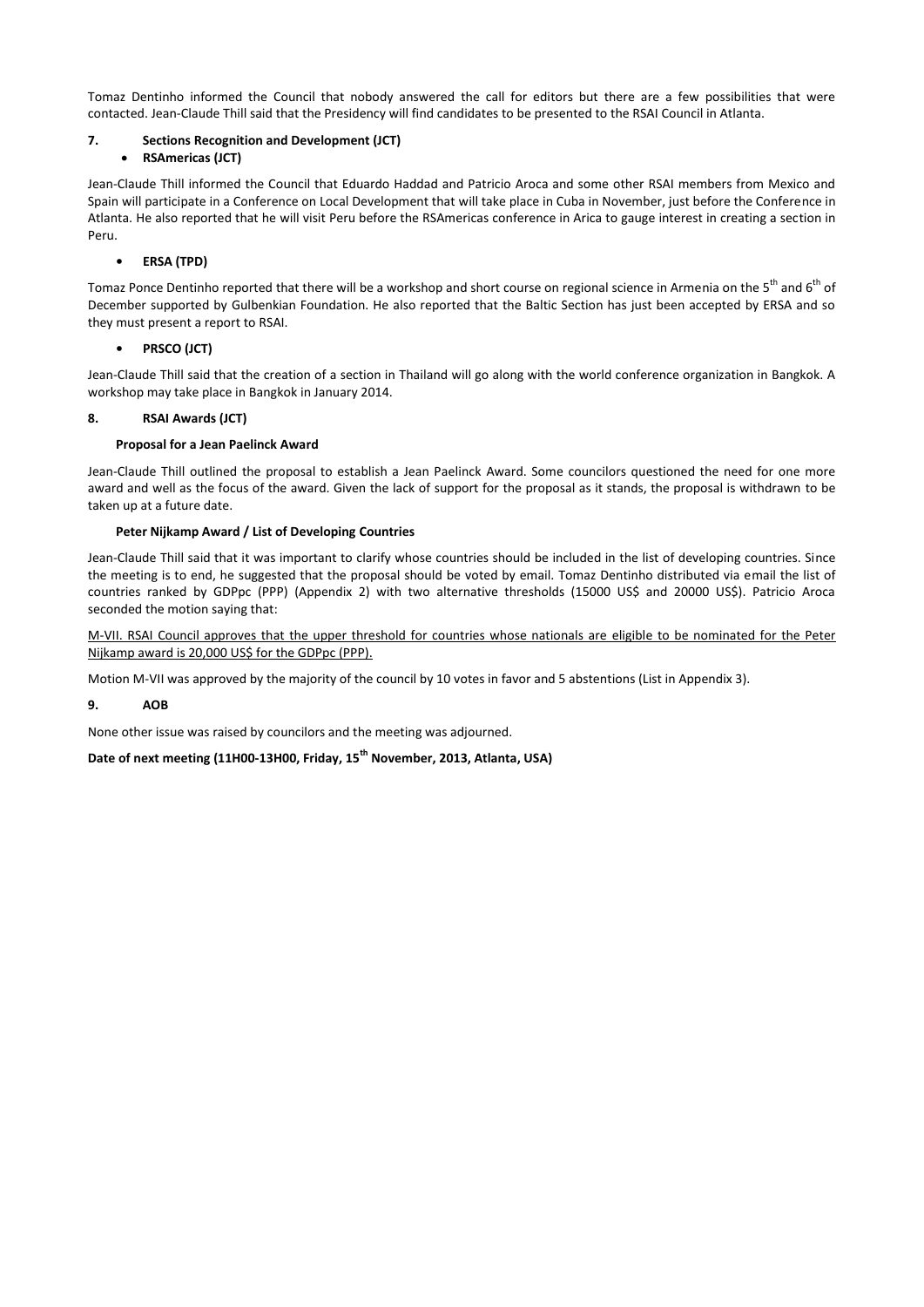

#### **1. Editorial Team**

Papers in Regional Science has gone through a change in the Editor-in-chief and in the Editorial team. Roberta Capello was appointed Editor-in-Chief by the RSAI Council in Bratislava, in August 2012, replacing Jouke van Dijk who served for two three years terms.

**Regional Science** 

Association International

The old Editorial Team, comprised of Philip McCann (University of Groningen, The Netherlands, since 2007), James LeSage (Texas State University–San Marcos, U.S.A., since 2007), Takatoshi Tabuchi (University of Tokyo, Japan, since 2009), Yoshitsugu Hayashi (Nagoya University, Japan, since 2009) and Jouke van Dijk (University of Groningen, The Netherlands as Editor-in-Chief since 2007 and Editor since 2005), ended its term in December 2012. The new team – made of three new members, Alessandra Faggian (Ohio State University, U.S., since 2013), Paul Elhorst (University of Groningen, the Netherlands, since 2013), and Roberta Capello (Politecnico di Milano, since 2013) and two old ones, Takatoshi Tabuchi and Yoshitsugu Hayashi – started in January 2013.

As it was in the past, in the Editorial Team each of the three supra regional organisations of RSAI, the Americas, Europe and the Pacific are represented, but all submissions are allocated by the Editor-in-Chief to the editors based on areas of scholarly expertise and not on region of origin of the authors of a manuscript. The Editorial Team consists also of Eduardo Haddad (University of Sao Paolo, Brasil, since 2013) the book review editor, who substituted Charlie Karlsson. Elisabete Martins has taken over the role of Sophia Klaassen, and is now in charge of the Editorial Office. This annual report provides information about the progress Papers in Regional Science made in 2012, when PiRS was still run by the previous Editorial team. It contains updated information of the previous reports, and it is structured like the previous ones, to guarantee continuity in the information on the historical trends of the journal in terms of publication, citation and geographical coverage of articles published.

The new Editorial Team would like to take this opportunity to thank Jouke van Dijk, previous Editor in Chief, all the members of the previous Team, and the Editorial Manager, Sophia Klaassen, for the work done for the journal. The data contained in this report refer to 2012, and therefore reflect the work done by the previous Team.

# **2. Editorial Board**

The Editorial Board reflects all the fields of the submissions to PiRS. The Editorial Team continues the policy developed by the previous Editorial Team of rotating Editorial Board Membership and will review the composition of the Board regularly.

At the moment the Editorial Board comprises the following members:

| Maria Abreu             | University of Cambridge                          | UK              |
|-------------------------|--------------------------------------------------|-----------------|
| Olga Alonso-Villar      | University of Vigo                               | Spain           |
| Luc Anselin             | Arizona State University                         | <b>USA</b>      |
| <b>Kristian Behrens</b> | University of Quebec at Montreal                 | Canada          |
| <b>Marcus Berliant</b>  | <b>Washington University</b>                     | <b>USA</b>      |
| Eckhardt Bode           | Kiel Institute for the World Economy             | Germany         |
| Michael C. Carroll      | <b>Bowling Green State University</b>            | <b>USA</b>      |
| John I. Carruthers      | George Washington University                     | <b>USA</b>      |
| Juan Carlos Dugue       | <b>EAFIT University</b>                          | Colombia        |
| <b>Gilles Duranton</b>  | University of Toronto                            | Canada          |
| J. Paul Elhorst         | University of Groningen                          | The Netherlands |
| Alessandra Faggian      | <b>Ohio State University</b>                     | <b>USA</b>      |
| Manfred M. Fischer      | Vienna University of Economics and Business Adm. | Austria         |
| Raymond J.G.M. Florax   | <b>Purdue University</b>                         | <b>USA</b>      |
| Masahisa Fujita         | <b>Kyoto University</b>                          | Japan           |
| Harry Garretsen         | University of Groningen                          | The Netherlands |
| Yoshiro Higano          | University of Tsukuba                            | Japan           |
| Kara M. Kockelman       | University of Texas at Austin                    | <b>USA</b>      |
| Janet Kohlhase          | University of Houston                            | <b>USA</b>      |
| Tatsuaki Kuroda         | University of Nagoya                             | Japan           |
| Don Lacombe             | West Virginia University                         | <b>USA</b>      |
| Michael L. Lahr         | <b>Rutgers University</b>                        | <b>USA</b>      |
| Julie Le Gallo          | Université de Franche-Comté                      | France          |
| Carlos Llano            | Universidad Autónoma de Madrid                   | Spain           |
| Enrique López-Bazo      | University of Barcelona                          | Spain           |
| Toshihiro Matsumura     | University of Tokyo                              | Japan           |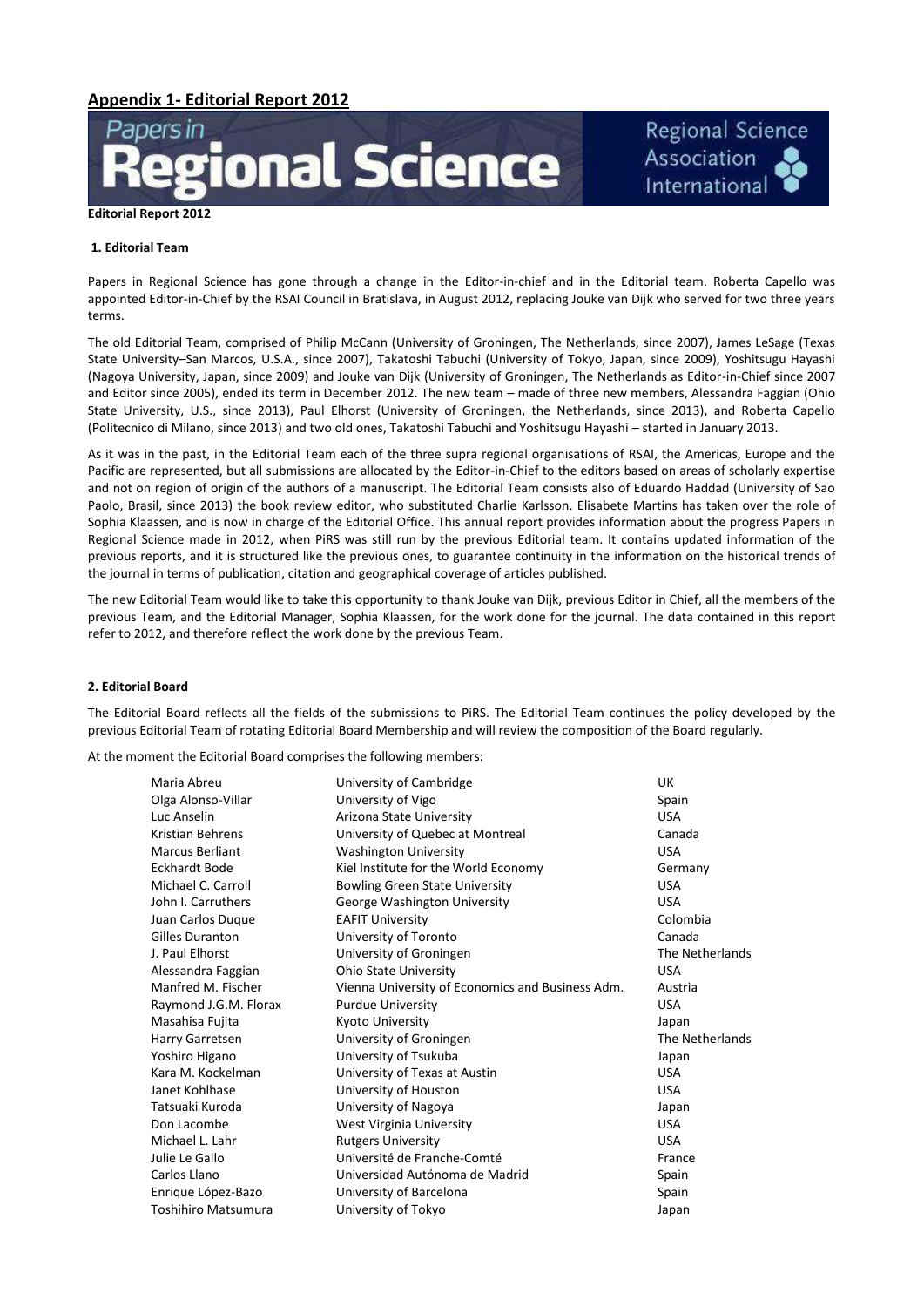| Tomoya Mori             | Kyoto University                  | Japan           |
|-------------------------|-----------------------------------|-----------------|
| <b>Olivier Parent</b>   | University of Cincinnati          | <b>USA</b>      |
| Pierre Picard           | University of Luxembourg          | Luxembourg      |
| Jacques Poot            | University of Waikato             | New Zealand     |
| Andrés Rodríguez-Pose   | <b>London School of Economics</b> | UK              |
| Yasuhiro Sato           | Osaka University                  | Japan           |
| Tony E. Smith           | University of Pennsylvania        | <b>USA</b>      |
| Jean-Claude Thill       | University of North Carolina      | <b>USA</b>      |
| Jens Suedekum           | Universität Duisburg-Essen        | Germany         |
| Erik T. Verhoef         | <b>VU University Amsterdam</b>    | The Netherlands |
| <b>Brigitte Waldorf</b> | <b>Purdue University</b>          | <b>USA</b>      |
| Dao-Zhi Zeng            | Tohoku University                 | Japan           |

# **3. Publication and circulation statistics**

Figure 1 summarizes the geographic coverage of Papers in Regional Science. The geographical distribution of authors pertains to full articles, research notes and comments, book reviews and includes editorials and introductions. Data refer to 31 December 2012.<sup>1</sup> The unit of measurement is author pages, implying that pages of multiple-authored articles are pro-rated.

Figure 1 shows that the geographical distribution of authorship continues the trends of very recent years, with a slight decline of European and American authors, and an increase in Asiatic ones. In 2012, European authors contributed for over 75% of the author pages and authors from the Americas decreased to less than 10%. The contributions from the Pacific area are nearly 20%, and constantly increase due to the increasing number of submissions from this area.



**Fig. 1.** Geographic distribution of authors in author pages (% per year and proportion), Vol. 81–91, 2002–2012

The geographical distribution of authorship is not an explicit editorial goal, as publication decisions are based on scientific merit and quality considerations alone. What is a goal, instead, is the geographical distribution of submissions, as well as an increasing trend of submissions over time, which signals an increase of attractiveness of the journal throughout the world.

Figure 2 shows the development of the number of submissions over time. In 2012, the number of total submissions confirms the positive trend of 2011, with a decisive increase from the PRSCO area, achieving a similar number of submissions than in Europe, and a slight decline from the US. In particular, the journal received 87 submissions from Europe, 33 from the Americas, and 77 from the Pacific, obtaining 197 submissions in total.



**Fig. 2.** Geographically detailed number of submissions, 2002–2012

**.** 

<sup>&</sup>lt;sup>1</sup> Data of previous reports date middle of October.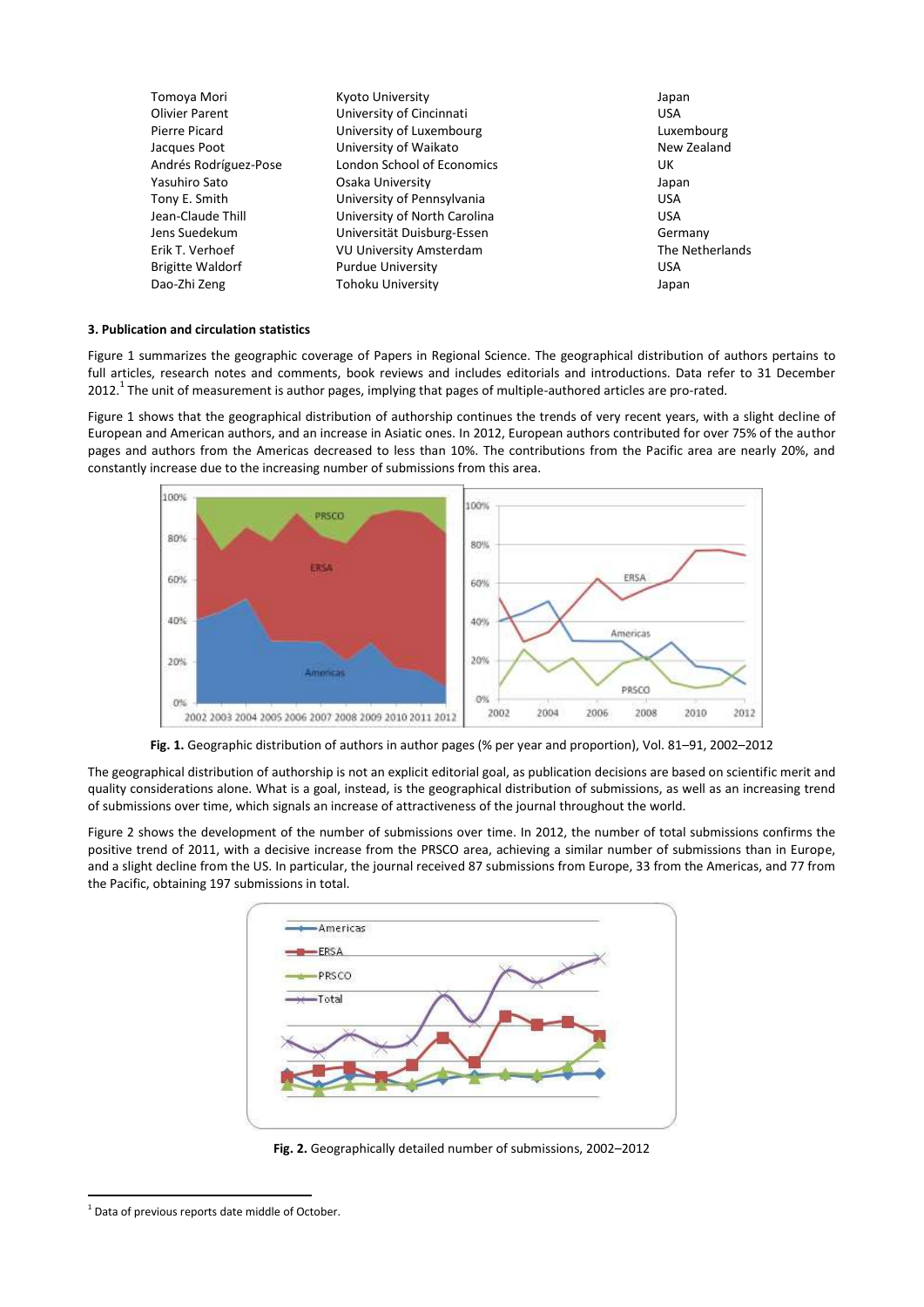As was presented for 2011, Figure 3 shows the affiliations of authors, again with page numbers as an indicator, broken down by categorization of disciplines using the following 'departmental' affiliations:

- Economics & Applied Economics (including Agricultural Economics, Land Economics, Business and Management Sciences),
- Geography & Planning & Urban and Regional Studies (including Regional Science and Regional Research Centers),
- $\triangleright$  Engineering (including Transportation),
- $\triangleright$  Public Policy and Government Research Agencies,
- Miscellaneous (including Social Sciences).

Figure 3 shows the extent to which Regional Science has a multidisciplinary focus. The dominance of Economics & Applied Economics slightly decreased. The weight of these two fields has slightly decreased, even if they still account for almost 65% of the total number of author pages in 2012. The number of pages of contributions from Geography & Planning increasing slightly in 2012 with respect to 2011 to around 22%.

At the end of 2012, there were 3,951 RSAI members receiving Papers in Regional Science (and Regional Science Policy & Practice), an increase compared to 3,697 members at the end of 2011 and of 3,571 of 2010.



**Fig. 3.** Author pages by affiliation of the author(s), volume 81–91, 2002–2012

#### **4. Editorial operations statistics**

Tables 1–3 present an overview of the number of submissions, rejection rates, manuscript processing, and the geographic distribution of peer reviewers for the period 2002–2012, respectively. Submissions exhibit a positive trend (Table 1). In 2007 the number of submissions increased sharply to 144 submitted manuscripts in total. This is partly due to the fact that papers for the two special issues of 2008 and 2009 were all submitted in 2007. In 2008 the number of submissions decreased because there were no submissions for a special issue and in 2009 the number of submissions increased again sharply partly due to the fact that papers for the two special issues of 2010 and 2011 were nearly all submitted in 2009. In 2010 the number of submissions decreased because there were only submissions for one special issue. And in 2011 the number of submissions increased again to an all-time high partly due to the fact that papers for the two special issues of 2012 and 2013 were nearly all submitted in 2011. In 2012 we achieved 197 submissions.

The acceptance rate has increased in 2012 keeps decreasing, and the rejection rate decreasing, in the spirit of the Editorial Team to be a highly selected journal.

An important goal of the previous Editorial Team was to reduce the time period between submission date and first-decision date to on average four months and for revisions three months. Table 2 shows that the time period between the submission of a new paper and the first decision is 3 months in 2012, while from the revision and the second decision is in 2012 just over two months. One of the main targets of the new editorial team is to keep this trend and even decrease both the time to the first decision and the second decision, as well as from the second to the last one.

The same attempt will be made by the new editorial team to decrease the time period between the final decision of acceptance of a manuscript and publication in print, with the collaboration of WB.

| Cohort | Submissions | Acceptance rate | Rejection rate | Pending manuscripts |
|--------|-------------|-----------------|----------------|---------------------|
| 2002   | 79          | 0.39            | 0.61           |                     |
| 2003   | 63          | 0.35            | 0.65           |                     |
| 2004   | 88          | 0.37            | 0.63           |                     |
| 2005   | 71          | 0.36            | 0.64           |                     |
| 2006   | 80          | 0.38            | 0.62           |                     |
| 2007   | 144         | 0.27            | 0.73           |                     |
| 2008   | 108         | 0.23            | 0.77           |                     |
| 2009   | 178         | 0.34            | 0.66           |                     |
| 2010   | 163         | 0.32            | 0.68           | $\mathbf{1}$        |
| 2011   | 182         | 0.27            | 0.73           | 3                   |
| 2012   | 197         | 0.14            | 0.86           | 103                 |

**Table 1.** Number of submissions and rejection rates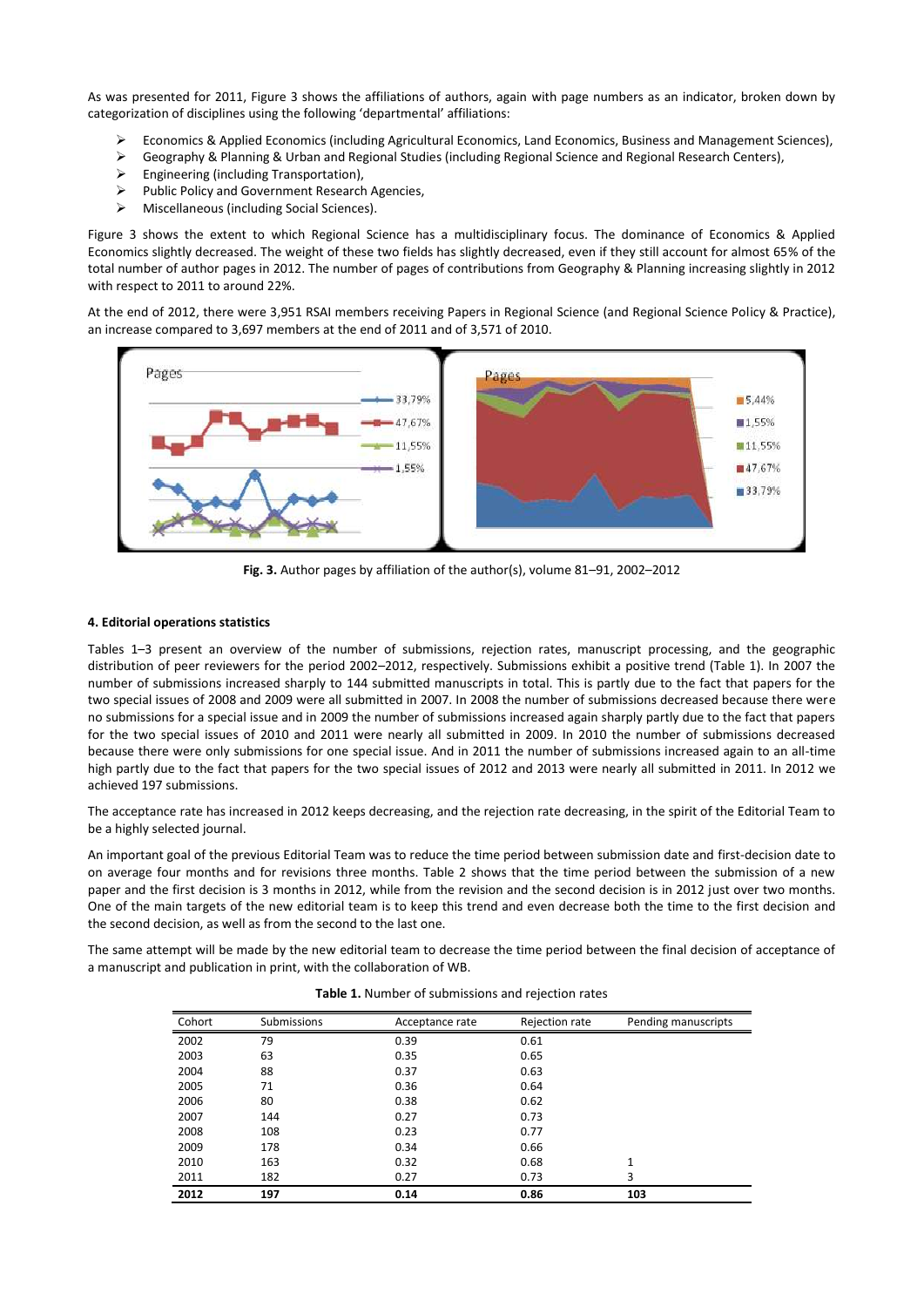#### **Table 2.** Manuscript processing in months

| Cohort | First decision | Second decision | Third decision | Final decision of<br>acceptance to Early<br>View | Final decision to<br>publication in print |
|--------|----------------|-----------------|----------------|--------------------------------------------------|-------------------------------------------|
| 2002   | 5,2            | 3,5             |                |                                                  | 8                                         |
| 2003   | 6,1            | 3,9             |                |                                                  | 9,2                                       |
| 2004   | 5,6            | 3,3             | 1,5            |                                                  | 9                                         |
| 2005   | 6,1            | 2,9             |                |                                                  | 12,8                                      |
| 2006   | 5,4            | 4,9             |                | 9                                                | 11,9                                      |
| 2007   | 3,1            | 2,7             | 1,3            | 7,4                                              | 11,4                                      |
| 2008   | 2,5            | 2,4             | 0,8            | 5,6                                              | 10,4                                      |
| 2009   | ς              | 2,6             | 1,5            | 2,9                                              | 8,8                                       |
| 2010   | 3,2            | 2,9             | 1,3            | 2,6                                              | 9                                         |
| 2011   | 3,1            | 2,5             |                | 1,9                                              | 11,4                                      |
| 2012   | 3              | 2,6             | 1,2            | 3,4                                              | 4,9                                       |

In 2012 a total of 354 reviewers were used by PiRS. It is standard policy of the editors to have three reviewers per manuscript, with some exceptions to two when either there is a strong delay from the third referee, or the difficulty in finding a third referee on a particular theme in an acceptable amount of time. From Table 3 it is clear that the geographic distribution of peer reviewers over the period 2007 - 2012 shows that the greater involvement of European reviewers at the expense of American reviewers continued also in 2012. The distribution of the reviewers is by and large in line with the published author pages for 2012 as shown in Figure 1.

**Table 3.** Number of reviewers and proportion of reviewers by supra region

| Year | <b>Reviewers</b> | <b>FRSA</b> | Americas | <b>PRSCO</b> |
|------|------------------|-------------|----------|--------------|
| 2002 | 194              | 0.38        | 0.44     | 0,18         |
| 2003 | 186              | 0.34        | 0.53     | 0,13         |
| 2004 | 192              | 0.39        | 0.5      | 0,11         |
| 2005 | 192              | 0.38        | 0.31     | 0,32         |
| 2006 | 181              | 0.4         | 0.52     | 0.08         |
| 2007 | 213              | 0,58        | 0.32     | 0,1          |
| 2008 | 230              | 0.56        | 0.34     | 0.1          |
| 2009 | 325              | 0,62        | 0,25     | 0,13         |
| 2010 | 332              | 0,61        | 0,23     | 0,15         |
| 2011 | 337              | 0,59        | 0,25     | 0,15         |
| 2012 | 354              | 0.62        | 0.22     | 0,16         |

The 2012 ISI Impact Factor (IF) data was released on the 19 June 2013 and for *Papers in regional Science* it has seen a 8% increase from 1.430 to 1.541. From official sources, the new IF means that *Papers in regional Science* is now ranked:

- 27<sup>th</sup> (out of 72 journals) in the Geography category (vs. 23/73 in 2011);
- $\bullet$  32<sup>nd</sup> (out of 90 journals) in the Environmental Studies category (vs. 38/89 in 2011);
- $\bullet$  73<sup>rd</sup> (out of 332 journals) in the Economics category (vs. 74/321 in 2011).

The comparison with 2011 shows that PiRS has increased its ranking position in Environmental Studies category, maintained the same position in the Economics category, and lost some positions in the Geography category.

Figure 4 gives an overview of the trend in the Citation Impact Factor for selected regional science journals during the period 2002– 2012. The Impact Factor for 2008 more than doubled compared to 2007 and for 2009 it increased to 1.397. Since 2010 the Impact Factor has constantly increased. PiRS is now the regional science journal with the highest Impact Factor together with Journal of Regional Science (JRS) and Regional Studies (RS).

Figure 5 gives the 5-year Impact Factor for the years 2008-2012 – published by Thompson Reuters since 2009 – for the same group of journals as in Figure 4. The advantage of the 5-Year-Impact-Factor is that citations to articles published in the last 5 year are counted, instead of only for the last 2 years. Furthermore, this measure is less sensitive to outliers caused by a highly cited article in one particular year.

The 5-Year Impact Factor for PiRS in 2012 is 1.73 and this is just as in 2010 higher than the traditional 2-Year-Impact Factor. This makes clear that articles published in PiRS are more cited after two years than in the first two years after publication. The 5-year Impact Factor for PiRS takes an intermediate position in the same range as Journal of Regional Science (JRS) and Regional Studies (RS).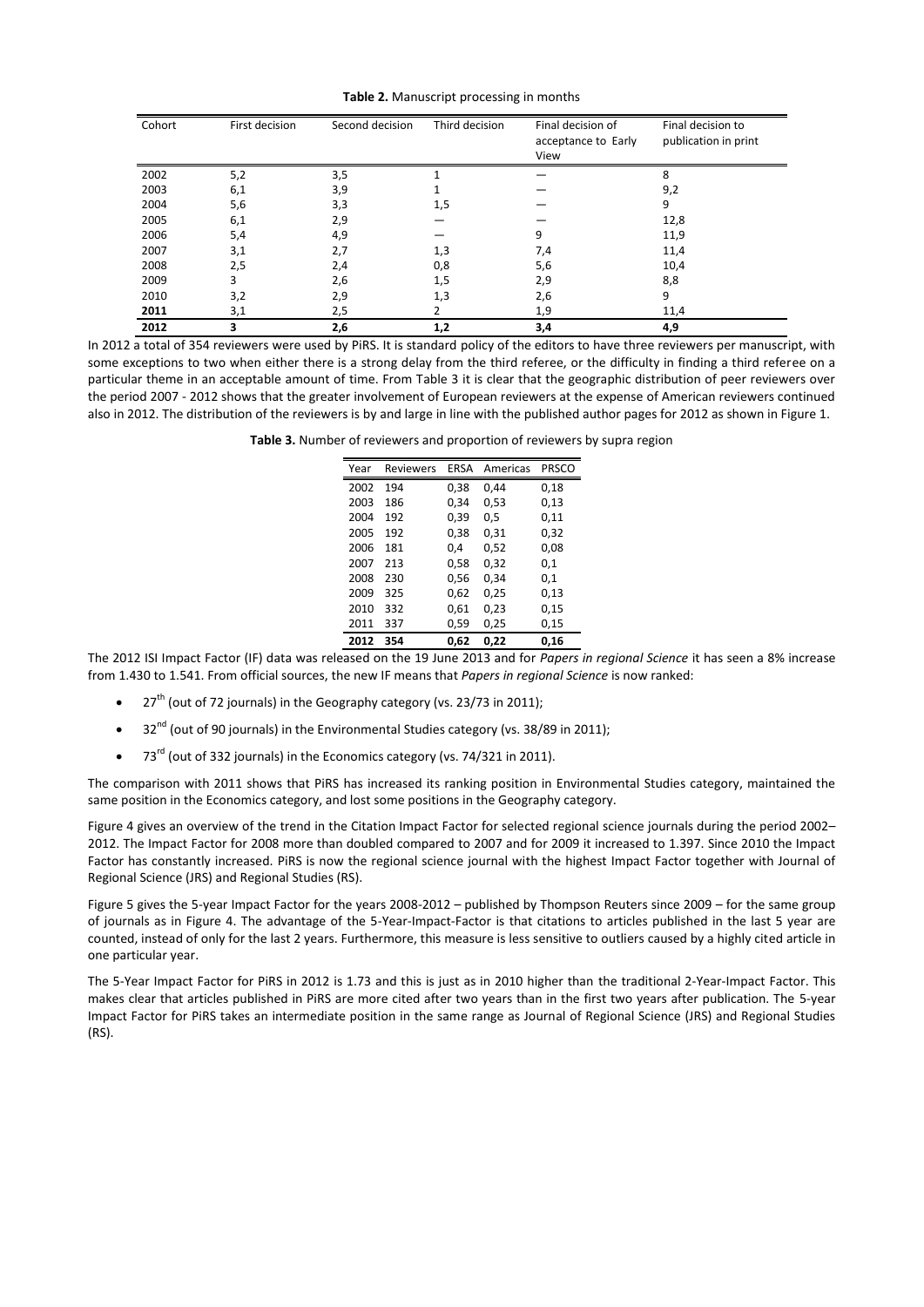

**Fig. 4.** Citation Impact Factor for various regional science journals, 2002–2012



**Fig. 5.** Citation 5-year Impact Factor for various regional science journals in 2008-2012

#### **5. Editorial policy**

All papers submitted to *Papers in Regional Science* are handled via the internet based online submission system of Scholar One. This system proved to be very efficient and helps to keep the turnaround time from submission to first decision to the present level around three months, which is quicker than the target of four months agreed with the RSAI council. The new Editorial Team is getting used to this system and the efficiency in handling papers has increased since the beginning of the three years term.

The editorial policy of the new team has been presented in the Editorial published in issue 1 of 2013, vol. 92. We inherited a journal well positioned in the international scientific world thanks to the work of the previous editorial teams. This wealthy situation is an advantage for the new team. We can go on following the trajectories established by the previous team, and thanks to the exploitation of the good reputation that the journal has achieved, we are sure to maintain good results.

However, our efforts will be directed at strengthening some aspects of the journal, which call for specific attention, such as:

(i) increasing the number of submission from authors based in the Pacific area where the journal's presence is more limited (especially if compared to Europe);

(ii) solidifying and reinforcing the journal's position in North and South America. This would also require a clear analysis of the competitors in this area, so as to put in place a truly winning strategy; (iii) balancing the presence of papers in the different fields of regional science, which include not only economics – a traditional strong area of the journal – but also other disciplines.

Some strategies can be foreseen to achieve these goals, and some have already been put in place. We expect the numbers of published papers from the Pacific area to increase thanks to the special issue on China, still to be completed.

Historically, the special issues decisively contributed to the citations. For example, in 2009 and 2010 the special issues contributed for 25% to the IF of 2011. As in the past, we expect high numbers of citations of the articles published in the special issues, and for this reason, special issues are very important and critical for the success of the journal. In 2013, two special issues are already previewed, one entitled 'Regional economic and labour market policies: Concepts, results and challenges' prepared by guesteditors Uwe Blien and Stefan Fuchs (Institute for Employment Research (IAB)) and Georg Hirte (Faculty of Traffic Sciences, University of Technology Dresden), published in issue 2, 2013, and another on China, not yet finished.

The Martin Beckmann prize for the best article published in *Papers in Regional Science* has been established to promote the visibility of the journal. For 2012 the prize is awarded to Torben Dall Schmidt and Peter Sandholt Jensen for the article Social networks and regional recruitment of foreign labour: Firm recruitment methods and spatial sorting in Denmark, published in Early View.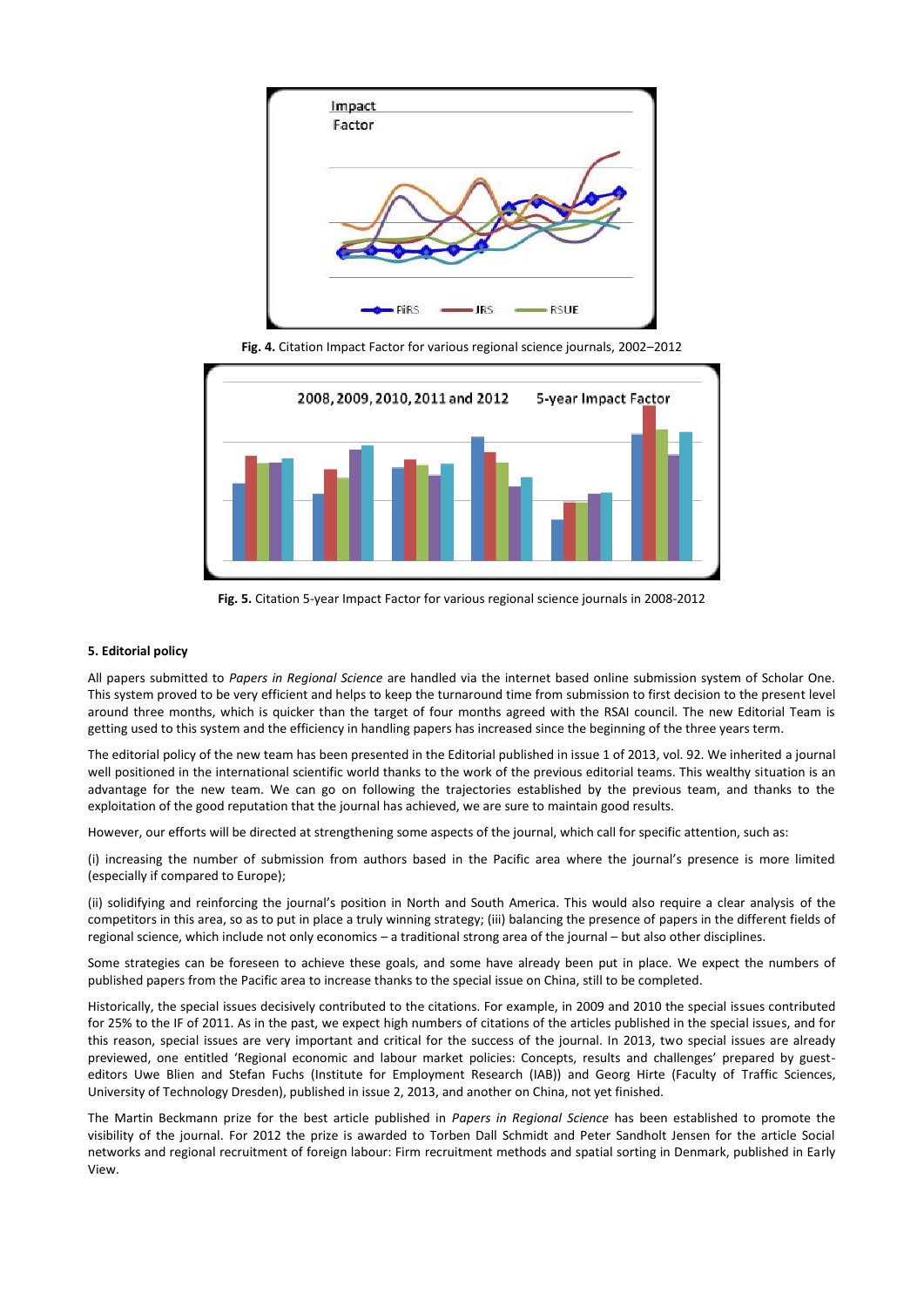#### **6. Impressions from the first six months work**

Six months have already pasted since the new Editorial Team started its work. It is not a long time, but sufficient enough to have an impression on what is working and what needs to be improved.

The choice of the Editorial Team has been a good one; the journal has Editorial Team members devoted to their work, with enthusiasm and professionalism, with a broad range of knowledge able to cover all different scientific fields to which submitted papers belong. With such a team, we do hope to decrease the time of decision, of both the first and second revision, on which the attractiveness of an international journal strongly depends.

The new Manager of the Editorial Office, Elisabete Martins, guarantees the support to the Editorial Team, as well as to referees and to authors with efficiency and high professionalism. We could not hope a better and more valuable help than Elisabete. She learnt to handle the software of the journal in a few days, and efficiently governed the transition from Sophia Klaassen to her. No problem arose. We would like to take the opportunity to thank Elisabete Martins for preparing materials for this Editorial Report in just a few days, as well as her outstanding work managing Scholar One submission and review management system and supporting the Editors in their work.

The transition from the old to the new Editorial Team has been nearly completed, also for those papers that remained in the hands of the old Editors because of an already existing decision on their side. The transition phase has been a complex one. We will now increase our efficiency handling only papers that have been submitted when we were already Editors.

We appreciate also the support from Wiley provided by Jenna Cheah, Wil Stobbart, Rhiannon Rees and Tom Pater which is instrumental in keeping the actual performance of Papers in Regional Science.

The new Editorial Team will for sure be another lever for moving on. We would like to take the opportunity for expressing our gratitude to the old Editorial Team members that have spent a long time in serving the journal with devotion and commitment.

Finally, we would like to thank all authors and reviewers for their cooperation and the members of the Editorial Board for their continuous support. Submission by authors of their best work to Papers in Regional Science and timely responses from reviewers allows the editors to provide both timely and informed feedback to authors.

This results in scholarly contributions of high quality articles about a broad variety of topics in regional science and from wide geographical spread of authors that will enhance the further development and success of Papers in Regional Science as the flagship journal of RSAI.

Roberta Capello

Editor-in-chief Papers in Regional Science

also on behalf of the other members of the Editorial Team

Alessandra Faggian, Paul Elhorst, Yoshitsugu Hayashi, Takatoshi Tabuchi and Eduardo Haddad

Milan, Italy

October, 2013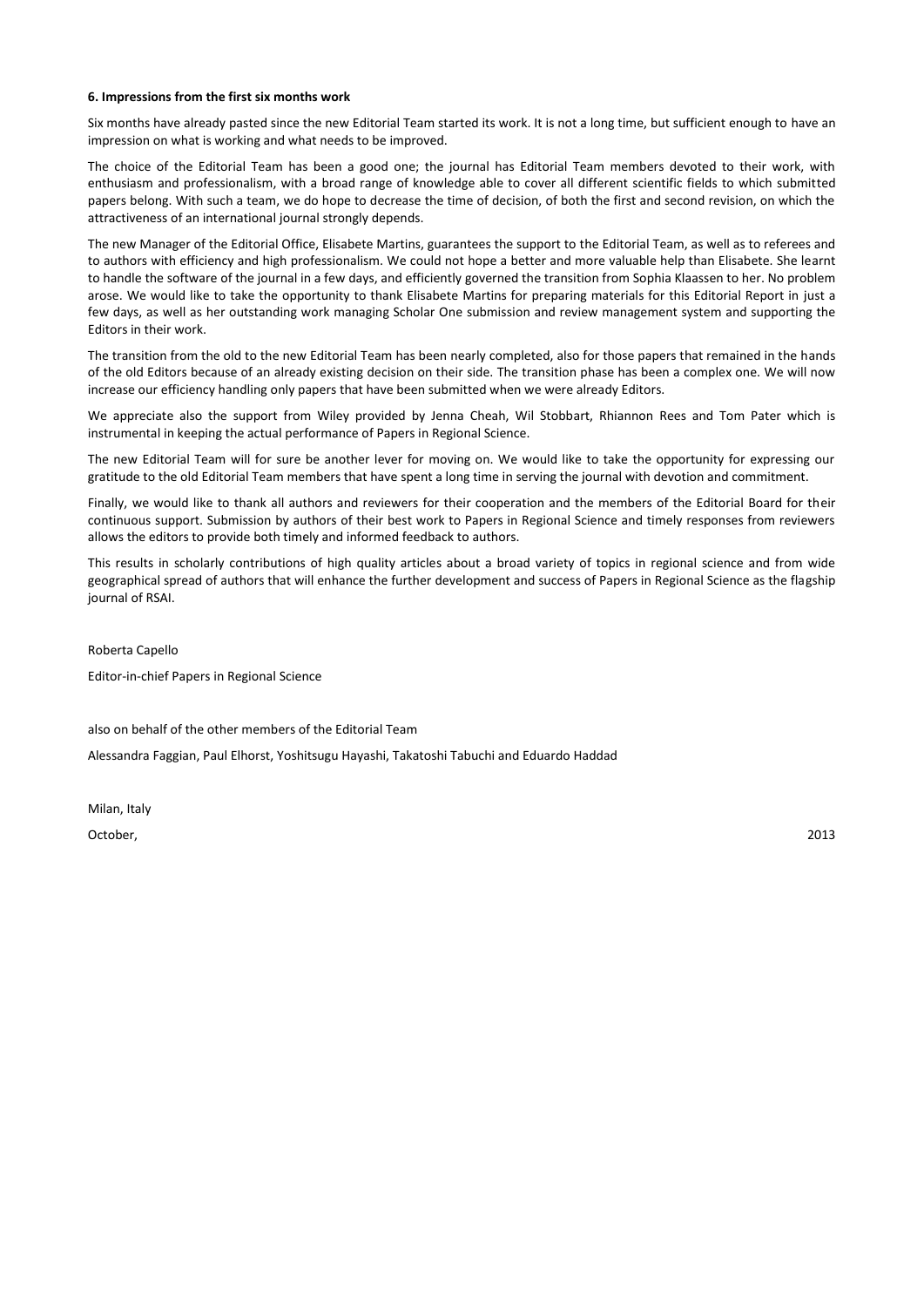# **Appendix 2- List of Developing Countries**

| Country                      | GDPpc     | Country                        | GDPpc      |
|------------------------------|-----------|--------------------------------|------------|
| Democratic Republic of Congo | 358.718   | Sri Lanka                      | 5.891.478  |
| Zimbabwe                     | 544.108   | Kiribati                       | 5.894.798  |
| Burundi                      | 615.197   | Jordan                         | 5.974.652  |
| Liberia                      | 649.147   | Samoa                          | 6.069.356  |
| Eritrea                      | 755.976   | Angola                         | 6.135.298  |
| Niger                        | 778.890   | Paraguay                       | 6.180.160  |
| Central African Republic     | 787.102   | <b>Bhutan</b>                  | 6.337.085  |
| Malawi                       | 854.246   | Egypt                          |            |
|                              |           |                                | 6.499.847  |
| Madagascar                   | 949.889   | Iraq                           | 6.849.274  |
| Afghanistan                  | 1.010.670 | Micronesia                     | 7.225.009  |
| Togo                         | 1.072.187 | Ukraine                        | 7.292.217  |
| Guinea                       | 1.103.850 | El Salvador                    | 7.330.016  |
| Mali                         | 1.114.133 | Algeria                        | 7.374.460  |
| Mozambique                   | 1.129.508 | Tonga                          | 7.446.123  |
| Ethiopia                     | 1.154.960 | Namibia                        | 7.585.518  |
| Guinea-Bissau                | 1.233.639 | Guyana                         | 7.753.944  |
| Sierra Leone                 | 1.237.774 | Albania                        | 7.950.176  |
| Haiti                        | 1.238.874 | Bosnia and Herzegovina         | 8.165.586  |
| Comoros                      |           |                                |            |
|                              | 1.244.819 | Turkmenistan<br>Belize         | 8.280.108  |
| Nepal                        | 1.278.587 |                                | 8.528.031  |
| Burkina Faso                 | 1.350.880 | Marshall Islands               | 8.643.586  |
| Myanmar                      | 1.364.817 | China                          | 8.776.541  |
| Uganda                       | 1.407.455 | Libya                          | 8.985.124  |
| Rwanda                       | 1.434.975 | Maldives                       | 9.073.945  |
| Tanzania                     | 1.517.952 | Jamaica                        | 9.093.341  |
| South Sudan                  | 1.606.196 | Timor-Leste                    | 9.450.579  |
| <b>Benin</b>                 | 1.643.546 | Dominican Republic             | 9.466.323  |
| Côte d'Ivoire                | 1.658.674 | Tunisia                        | 9.567.012  |
| Zambia                       | 1.668.218 | Thailand                       |            |
|                              |           |                                | 9.757.853  |
| Kenya                        | 1.771.481 | Ecuador                        | 9.804.021  |
| The Gambia                   | 1.837.529 | Azerbaijan                     | 10.345.722 |
| Chad                         | 1.883.957 | Peru                           | 10.390.880 |
| Bangladesh                   | 1.974.469 | Serbia                         | 10.404.811 |
| Senegal                      | 2.000.724 | FYR Macedonia                  | 10.511.529 |
| Mauritania                   | 2.064.172 | Colombia                       | 10.553.279 |
| Lesotho                      | 2.080.925 | South Africa                   | 11.202.027 |
|                              |           |                                |            |
|                              |           |                                |            |
| Tajikistan                   | 2.154.024 | St. Vincent and the Grenadines | 11.649.116 |
| São Tomé and Príncipe        | 2.294.468 | Montenegro                     | 11.714.229 |
| Yemen                        | 2.294.664 | Brazil                         | 11.770.630 |
| Cameroon                     | 2.320.575 | Suriname                       | 12.106.595 |
| Cambodia                     | 2.320.786 | Costa Rica                     | 12.266.534 |
| Kyrgyz Republic              | 2.377.987 | Romania                        | 12.664.030 |
| Sudan                        | 2.613.809 | St. Lucia                      | 13.057.117 |
| Djibouti                     | 2.627.839 | Islamic Republic of Iran       | 13.219.559 |
| Nigeria                      | 2.651.094 | Venezuela                      | 13.241.972 |
| Papua New Guinea             | 2.689.795 | Kazakhstan                     | 13.573.061 |
| Pakistan                     |           | Grenada                        | 13.652.698 |
|                              | 2.833.215 |                                |            |
| Lao P.D.R.                   | 2.890.405 | Dominica                       | 14.010.680 |
| Ghana                        | 3.208.989 | Bulgaria                       | 14.061.949 |
| Solomon Islands              | 3.267.111 | Turkey                         | 14.772.285 |
| Tuvalu                       | 3.295.461 | Panama                         | 14.864.611 |
| Moldova                      | 3.398.443 | Mexico                         | 14.963.953 |
| Uzbekistan                   | 3.413.928 | Mauritius                      | 15.250.189 |
| Vietnam                      | 3.453.194 | <b>Belarus</b>                 | 15.344.981 |
| India                        | 3.748.299 | Uruguay                        | 15.511.562 |
| Cape Verde                   | 4.040.006 | Lebanon                        | 15.603.206 |
| Philippines                  | 4.290.796 | Gabon                          | 16.038.802 |
| Nicaragua                    | 4.343.433 | St. Kitts and Nevis            | 16.328.238 |
|                              |           |                                |            |
| Honduras                     | 4.542.460 | Botswana                       | 16.462.750 |
| Republic of Congo            | 4.604.970 | Malaysia                       | 16.465.683 |
| Fiji                         | 4.707.189 | Russia                         | 17.238.308 |
| Indonesia                    | 4.822.872 | Latvia                         | 17.486.005 |
| Vanuatu                      | 4.863.926 | Antigua and Barbuda            | 17.730.032 |
| Bolivia                      | 4.974.963 | Croatia                        | 17.829.974 |
| Mongolia                     | 5.071.036 | Chile                          | 17.864.436 |
| Guatemala                    | 5.150.765 | Argentina                      | 17.885.937 |
| Morocco                      | 5.169.917 | Hungary                        | 19.604.151 |
| Armenia                      | 5.621.598 | <b>Trinidad and Tobago</b>     | 19.912.722 |
| Georgia                      | 5.716.024 | Syria                          |            |
| Swaziland                    | 5.808.387 | Kosovo                         | ä,         |